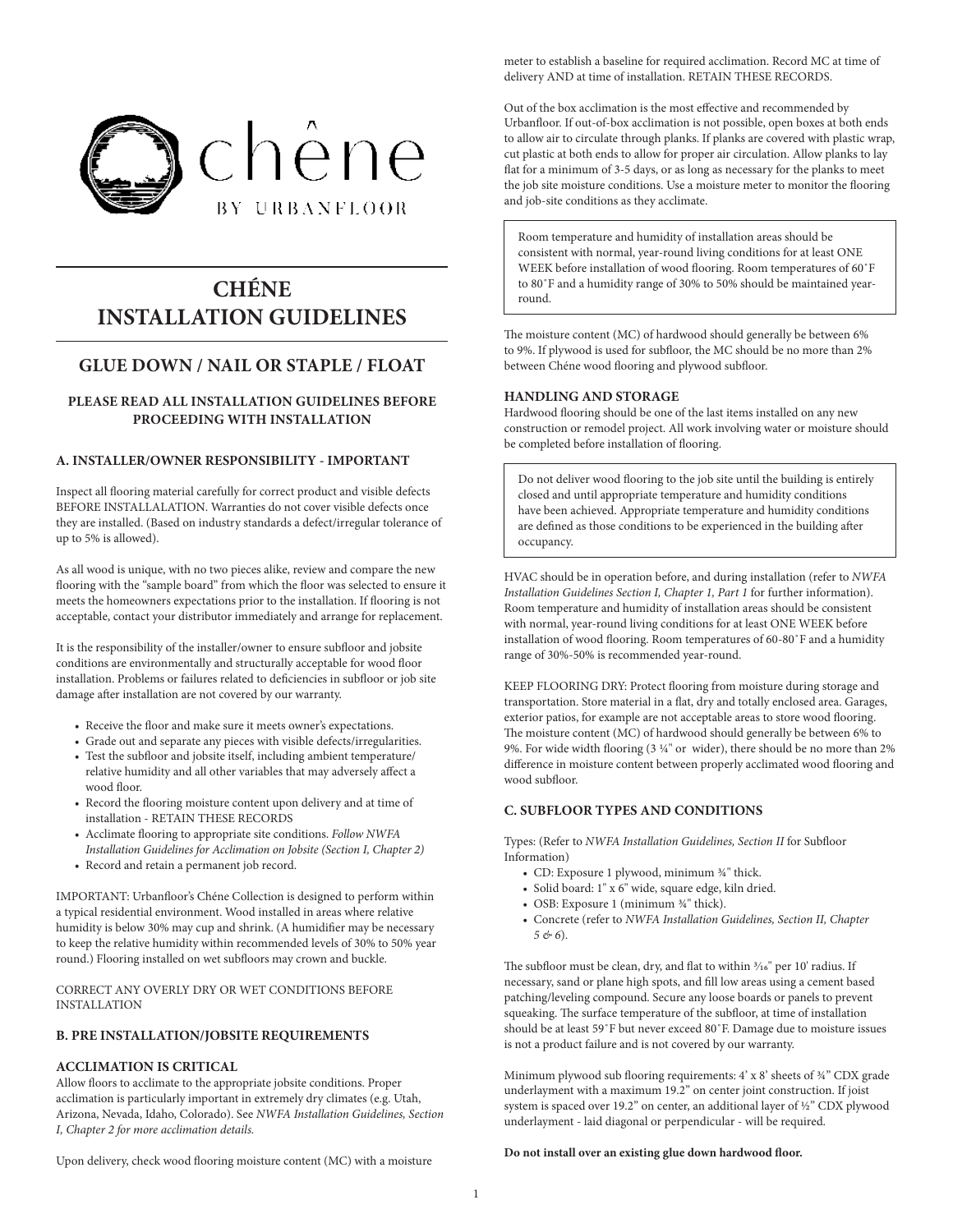Our warranties DO NOT cover any problems caused by inadequate substructures or improper installation of said substructures.

BASEMENT AND CRAWL SPACES: Keep dry and ventilated. Crawl spaces must be a minimum of 18" from ground to underside of joists. Exposed earth should be fully covered by a minimum 6 mil black polyethylene vapor barrier with joints overlapped and sealed with a moisture resistant tape.

CONCRETE SUBFLOOR: New concrete should be completely cured for at least 50-60 days. Test for excessive moisture. A reading of over 3lbs./1000 sq. ft. by Calcium Chloride test requires the application of a vapor retarder.

Ensure concrete has a minimum of 3000 PSI Compression. Over a lightweight concrete (less than 3000 PSI) use a floating installation. To check for lightweight concrete, draw a nail across the top. If it scratches or indents, it is probably a lightweight concrete.

WOOD SUBFLOOR: When floating over a wood subfloor, cover wall to wall with an underlayment overlapped 8" at seams (follow underlayment manufacturing instructions). It is recommended to tape overlapped edges with a cellophane tape. To prepare wood subfloor for installation, re-nail any loose areas to prevent squeaking. Sand or plane high spots and fill low areas.

The moisture content (MC) of a wood subfloor should not exceed 12%. In general the moisture content of hardwood flooring is between 6% and 9% and the MC difference between the subfloor and flooring should not exceed 2% on a 3 1/4" or wider flooring.

OVER RADIANT HEATED FLOOR: Prior to installation over radiant heat systems it is important to refer to the *NWFA Installation Guidelines Section IV. Appendix H*. Failure to follow these guidelines can void your warranty and may produce unsatisfactory results. Use only over water-heated systems, not recommended over electrically heated systems.

#### **NWFA - National Wood Flooring Association: 800-422-4556 (USA) / 800-848-8824 (Canada)**

Radiant Heat Subfloors can be concrete, wood or a combination of both.

The type of subfloor determines the subfloor preparation.

If the Radiant Heat subfloor is concrete the system should be fully operating at a normal temperature for a minimum of 21 days prior to floor installation, to dry out residual moisture.

The system must then be turned off 24 hours prior to installation and must remain off for 24 hours after installation so that the adhesive does not cure excessively fast. After the 24 hours, the system temperature can be gradually raised again (over a 7 day period) up to the desired level.

The maximimum allowable subfloor surface temperature over radiant heat is 85˚F.

Radiant heat is a dry heat. A humidification system is recommended to maintain wood flooring in its comfort zone. Surface checking, excessive gapping, etc. can be expected if the proper humidity level is not maintained between 30-50% year round, or the surface temperature exceeds 85°F.

To minimize the effect that rapid change in temperature will have on the moisture content of the wood floor, an outside thermostat is recommended.

#### **INSTALLATION METHODS:**

The following installation methods can be used over radiant heated floors:

#### FLOATING - See *Floating Method on page 3*

Install over approved subfloor. A minimum 6 mil poly vapor retarder should be used over a concrete subfloor. In some cases, this may be part of the flooring underlayment . A foam or resilient approved underlayment must be installed prior to installation of wood flooring. Use Dri-Tac 8100 or Titebond T&G glue for grooves.

Use over a approved subfloor. Use only approved adhesives - Urbanfloor recommends Simple Spread or Urbanfloor adhesives. For grooves use Dri-Tac 8100 or Titebond T&G glue for groove.

STAPLE / NAIL DOWN: See *Staple/Nail Down Method on page 3* Install over approved subfloor. Be sure fasteners are not so long as to penetrate the heat source.

#### **D. GENERAL INSTALLATION**

REFER *TO NWFA INSTALLATION GUIDELINES, SECTION III, CHAPTER 8* Chéne can be installed above, on-grade or below-grade. Installation methods can be either: Direct Glue, Floating or Nail/Staple.

# **A IMPORTANT**

Due to the extra width and length of planks, it is recommended to glue all end joints, regardless of the installation method. This can reduce excessive seasonal gapping. Use Dri-Tac 8100 or Titebond T&G glue.

Plan the layout: "Rack" out (dry-lay) the flooring before installing to avoid close end joints and to blend color and grain patterns. To blend the visual differences from board to board it is recommended to work from several cartons alternatively. Leave 1/2" gap at all vertical objects, undercut all door jams.

#### **A NOTE ON MOLDINGS**

Pre-drill and install quarter round and/or baseboard moldings. Molding must be of sufficient thickness to cover the required expansion space. DO NOT FASTEN MOLDINGS TO THE FLOORING but rather attach to the wall. Ensure that there is adequate space between the bottom of the molding and the flooring to allow it to freely expand and contract.

## **GLUE DOWN METHOD**

Urbanfloor recommends Simple Spread urethane adhesive, Urban-FOUR, plus Dri-Tac 8100 glue for the end joints for the installation of our products. Carefully read and follow the instructions provided by the adhesive manufacturers for the use and application of their product. The recommended trowel size is a V-notch 1/4" x 1/4". Check with your flooring retailer for other adhesives and sealers that are compatible with engineered floors.

# **A** CAUTION

Adhesive that is allowed to dry on the plank surface can be difficult to remove and may leave a haze. Be sure to clean surplus adhesive off surface of plank as you go. Use a Urethane Adhesive remover for this purpose.

The first step is to find a starting line from the wall the width of 2 or 3 boards plus a 1/2" expansion space. Nail or fasten a holding board, i.e. 1" x 2' (1-inch x 2 feet) or 1" x 4' (1-inch by 4-feet) length of straight wood along the line, this will help keep the first rows straight and firmly in place. Apply the adhesive to the subfloor (inlcuding the T&G adhesive in end joints) and place the first plank down up against the holding board with the groove side facing the wall. Continue laying the first row using the tongue and groove method. Tighten all joints by the use of a wooden or plastic tapping block and soft mallet. Gently knock the boards in from the tongue side. Never use a hammer directly on the plank as this can cause damage to the finish. Use a pull-bar to pull the last row into place and tighten joints. **Remember to clean surplus adhesive as you work.** Continue laying the second row, staggering end joints of boards from row-to-row a minimum of 16" apart. If necessary use blue installers tape to maintain a tight floor. Repeat row-by-row using the same method until the entire section is complete. Remove the holding boards and complete the area from the starting boards to the wall.

COMPLETING THE JOB: Roll every 2 to 3 hours and on completion with a 100lb. to 150lb. roller to ensure all planks are flat and in contact with the adhesive. Remove blue installers tape within 3 hours. Remove any spacer wedges. Cover all expansion spaces along walls with Urbanfloor coordinated moldings. Always nail moldings to the adjacent wall, not the flooring! Clean, sweep, and vacuum installed flooring before use.

GLUE DOWN (RECOMMENDED) - See *Glue Down Method on page 2*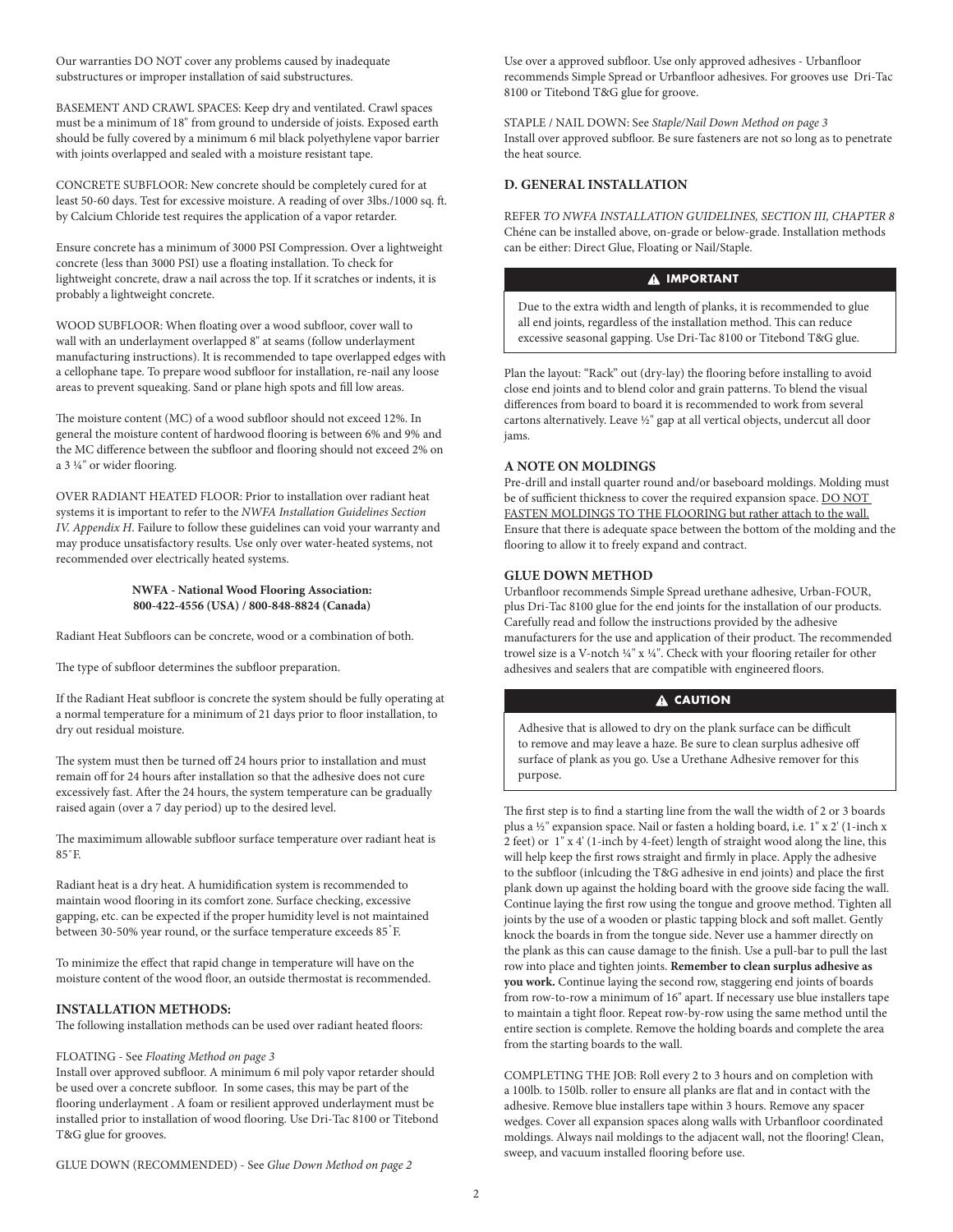## **FLOATING METHOD**

When choosing the floating method for engineered wood, it is critical that the subfloor is flat to within  $\frac{3}{16}$  per 10' radius. Urbanfloor will not honor warranty claims for products damaged due to plank movement or flexing due to an uneven floor. (See *Section C: Subfloor Types and Condition on page 1*).

For floating installation, a 6 mil., age-resistant polyethylene plastic sheet is required as a moisture barrier. Lap up walls 4". It is also required that a 15lb. asphalt saturated felt (rag paper) be used as an underlayment above the moisture barrier to reduce sound. You can also use a 2 in 1 product that incorporates both a moisture barrier and sound barrier in ONE sheet, e.g. Volara foam 1/4" or Floor Muffler products. Follow underlayment manufacturer's instructions.

Install cushioning underlayment running same lengthwise direction that you plan to install the flooring. Decide which direction the flooring will run. Starting from left to right across the floor, begin by snapping a chalk line the width of the plank (e.g. 7  $\frac{1}{2}$ ") plus the  $\frac{1}{2}$ " expansion space, off the starting wall. Nail a series of holding boards (i.e. 1" x 4" lengths of wood) along the chalk line, this will help keep the first rows straight and firmly in place. Lay the first plank and align with chalk line, up against the holding boards with groove side facing the wall. Take second plank and apply a tongue and groove wood adhesive i.e. Dri-Tac 8100 glue or T&G glue made for flooring (*follow adhesive manufacturer's instructions*) to the groove on boards end, and join to first plank. Continue same steps until first row is completed. When reaching the end of the first row, cut the last board to fit; use spacing wedges to maintain a 1/2" expansion space between wall and end of plank. Make sure all end joints are tight and square. **Remember to clean adhesive as you work.** Begin the second row by cutting board - if necessary - to ensure a staggered end joint of approximately 16" between end joints of adjacent planks. Apply tongue and groove adhesives to end and side grooves; join to first row, repeat until second row is complete. The floor can be installed in successive rows or with a stair-step approach. The stair-step approach ensures a tighter fit for the first few rows and limits board separation during the initial set-up. Always use a random pattern to begin installation. Tighten all joints by the use of a wooden tapping block to gently knock the boards in from the tongue side. Do not use excessive force and never use hammer directly on the plank. Use special pull bar to tighten joints from the sides. Use clamps or blue installers tape to hold joints together (remove blue tape within 3 hours and remove any tape adhesive residue). The last row may need cutting lengthwise to fit (remember to allow expansion space). Use a pull-bar to pull last row in place and tighten joints. Use spacing wedges to maintain the space.

COMPLETING THE JOB: Allow finished floor to be free of traffic for a minimum of 8 hours and before spacing wedges are removed. Be sure all expansion spaces are covered with appropriate moldings. Always nail moldings to the adjacent wall, not the flooring! Never attach any molding to a floating floor. Clean, sweep, and vacuum installed flooring before use.

#### **STAPLE/NAIL DOWN METHOD**

Due to extra width and length of planks, it is recommended to glue end joints. Staple/nail-down installation uses supplemental adhesives. All end joints should be glued with Dri-Tac 8100 or Titebond T&G.

Carefully remove any baseboard trim around the perimeter of room. Save for replacement after floor is installed. Cover wood subfloor wall to wall with the vapor retarder or 15 lb. asphalt saturated felt. Overlapped 4" at seams. This will not only retard moisture, but may help prevents squeaks. Snap a working line along the longest continuous wall allowing 1/2" expansion space. Direction of the planks should be at right angles to the joists for highest strength of flooring. Lay one row of planks along the entire length with groove facing the wall. If necessary, use spacing wedges to maintain expansion space. Top nail the first row, placing nails perpendicular to the surface as close as possible to the wall so that after completion the head of the nail will be hidden by the base molding. Apply T&G glue to all end joints. **Remember to clean surplus adhesive as you work.** Blind nail the other side of the plank through the tongue (use  $1 \frac{1}{2}$ " length nails with a  $\frac{3}{4}$ " ply subfloor) with the nail slightly inclined and the head driven flush. Staples should be placed 3" to 4" apart and cleats every 4" to 6" apart. All fasteners should be placed 1" to 2" of end joints. Hand nail the first row if necessary, then a nailing machine can be used. Start second row in the same manner. If necessary, cut the first board to stagger end joints of boards a minimum of 16" from row-to-row. From second row onward nailing is done on the tongue side only. Use a tapping block or soft-head mallet to engage tongue & groove. A hard-head mallet can damage the milling of the plank. The last row usually requires cutting the plank lengthwise to fit the space (remember to maintain the expansion gap). Nail the last row in the same manner as the first.

COMPLETING THE JOB: Once the nailing is complete, remove any spacing wedges and install the base molding. Always nail moldings to the adjacent wall, not the flooring! Clean, sweep and vacuum installed flooring before use.

# **GLUE ASSISTED - NAIL DOWN PROCEDURE**

Nail down installations of wide planks (5" width or wider) over a wood or OSB subfloor may require additional bonding to increase stability, firmness, and help prevent plank movement leading to cupping, crowning, and a noisy floor. When installing wide planks, we recommend a combination of glue along with the recommended fasteners to make the floor more stable and help avoid 'creaking' – noisy floors – and other issues.

*When installing on a wood subfloor that is over a 'finished' room below, a moisture retarder – i.e. Aquabar, Kraftpaper – is often not necessary, enabling the glue to be adhered directly to the subfloor rather than the paper.* 

Apply a 1/4'" thick serpentine bead of glue on the back of the plank (*F1*) and then press plank into place before applying recommended fasteners and following required fastener schedule. Recommended glues for nail down procedure: Bostiks – Chem Calk 900, Liquid Nails, Sika – Pro Construction Adhesive.

NOTE: Do not allow adhesive to dry on the surface of the floor. Clean as you go. Wipe any wet adhesive from the flooring with a lightly dampened, clean cloth. If adhesive has dried, use mineral spirits on a clean cloth.

Figure 1:



# **GLUE ASSISTED - (FLOATING STYLE) NAIL DOWN PROCEDURE**

If you cannot or do not want to glue your flooring to the subfloor (such as when installing over an unfinished area below where a moisture retarder is required), another option is a 'floating style' glue assist. Apply bead of glue to the tongue & groove joints ONLY (as with a floating application). Then press planks into place before applying fasteners following required fastener schedule. Recommended glues for floating style procedure: DryTac – TNG-8100, TiteBond T&G Glue.

NOTE: Do not allow adhesive to dry on the surface of the floor. Clean as you go. Wipe any wet adhesive from the flooring with a lightly dampened, clean cloth. If adhesive has dried, use mineral spirits on a clean cloth.

**Stapled or nailed-down products are not warrantied against squeaking or popping sounds.**

Inspect the completed floor for any scratches, nicks and minor gaps. Use touch-up kit, filler or wood putty as needed.

TOOLS: Some standard tools you may need include: Tape Measure, Wooden Tapping Block, Rubber Mallet, Power Saw, Blue Painters Tape, Wood or Plastic Spacers, Pry Bar, and Chalk Line.

FOR STAPLE/NAIL DOWN: Air-Stapler/Nailer with appropriate nail down adapter. Use a prefinished foot to protect finished edges.

NOTES: For areas larger than 20' x 20', more spacing between rows may be needed depending on geographical area, site environment and time of year.